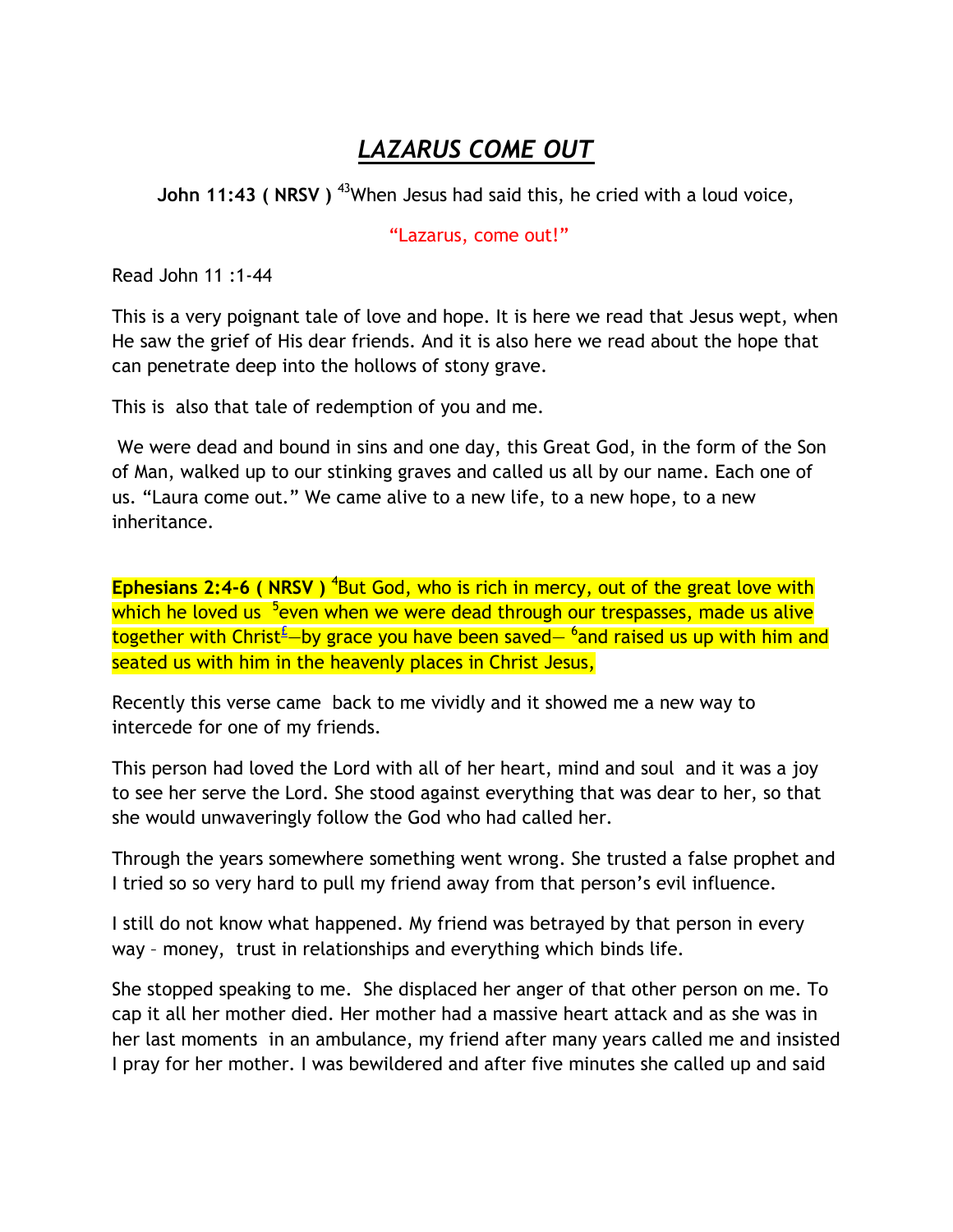her mother died and she also said, had I prayed properly her mother would have lived.

I knew it was her grief which made her say that. And I prayed for her.

Then she completely vanished from my radar. No message, no calls, no mails nothing. There was no number I could call her and no address.

Then after more than two years, she called me some three weeks ago and spoke in a voice that had broken beyond recognition.

There was no faith in her anymore. There was no life. Her life had come to nothing. And I could see she has become living dead. She refused to call me akka, meaning elder sister, which was how she usually called.

I was pained to hear her. It was not like her. She had disintegrated. She hung up after sometime. She has done predoctoral degree (MPhil), yet is jobless.

She has been in my mind for these weeks and I was praying for her in all the ways I can think of. This morning when I was thinking of her, thinking how she had gone to the point of no return, then the Lord put this text in my mind.

No one could have been worse than Lazarus. He had been dead for full four days. When all the human effort had failed, when all hope and faith had been completely buried, there was still the Voice which called Lazarus as though he was alive and kicking. Sure enough the Voice of Jesus, brought back Lazarus alive and kicking. He calls the dead as though they are alive.

**Romans 4:17 (NRSV)** <sup>17....</sup>in the presence of the God in whom Abraham believed, who gives life to the dead and calls into existence the things that do not exist.

It was then it struck me, that we need to leave it in the hands of God. Those things which are so dead.

Sometimes it can be our faith which is dead and buried.

Sometimes it can be the Promise of God in our lives that lies buried in the tomb of unbelief

Sometimes it can be treasured relationships which are hopelessly buried.

Sometimes the joy of our lives can become irredeemable.

Sometimes a dear friend or spouse or children may have become dead to God.